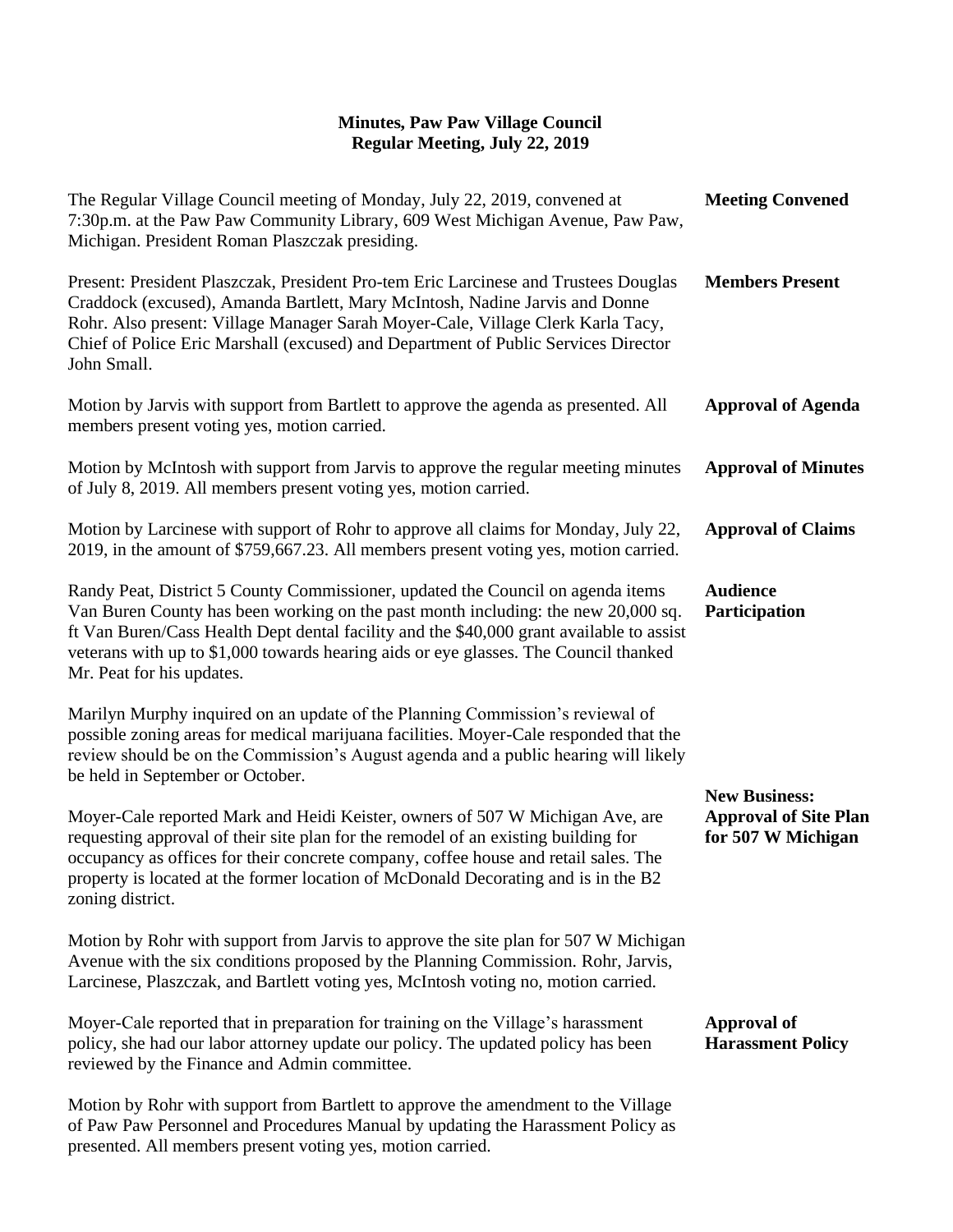## **Minutes, Paw Paw Village Council Regular Meeting, July 22, 2019**

| Moyer-Cale reported the Paw Paw Area Rotary is requesting approval of the 2019<br>Santa Run on Saturday, December 14 <sup>th</sup> from 8-11am.                                                                                                                | <b>Ongoing Business</b><br><b>Santa Run Approval</b>                 |
|----------------------------------------------------------------------------------------------------------------------------------------------------------------------------------------------------------------------------------------------------------------|----------------------------------------------------------------------|
| Motion by McIntosh with support from Jarvis to approve the request by the Paw Paw<br>Rotary to hold the Santa Run on December 14 <sup>th</sup> from 8-11 am and the necessary road<br>closures. All members present voting yes, motion carried.                |                                                                      |
| Rohr reported the Finance and Admin Committee met to discuss employee contracts,<br>water/sewer flat rates and goals for next year.                                                                                                                            | <b>Committee Meetings</b><br>and Reports<br><b>Finance and Admin</b> |
| No Report.                                                                                                                                                                                                                                                     | <b>Public Services</b>                                               |
| No Report.                                                                                                                                                                                                                                                     | Area Parks & Rec                                                     |
| No Report.                                                                                                                                                                                                                                                     |                                                                      |
| No Report.                                                                                                                                                                                                                                                     | <b>DDA</b>                                                           |
| No Report                                                                                                                                                                                                                                                      | <b>Economic Develop</b>                                              |
|                                                                                                                                                                                                                                                                | <b>Farmers Market</b>                                                |
| No Report                                                                                                                                                                                                                                                      | <b>Fire Board</b>                                                    |
| No Report                                                                                                                                                                                                                                                      | <b>Historical Committee</b>                                          |
| Rohr reported the Housing Commission has planned an open house for September<br>$14th$ from 3:00-6:00 pm.                                                                                                                                                      | <b>Housing Commission</b>                                            |
| Plaszczak noted the Maple Lake Preservation Committee is almost finished with the<br>preliminary lake report to present to Council.                                                                                                                            | <b>Maple Lake</b><br><b>Preservation</b>                             |
| No Report.                                                                                                                                                                                                                                                     | <b>Planning Commission</b>                                           |
| No Report.                                                                                                                                                                                                                                                     | <b>Wellhead Protection</b>                                           |
| No Report.                                                                                                                                                                                                                                                     | <b>Wine &amp; Harvest</b>                                            |
| Plaszczak reported the evaluations for Moyer-Cale need to be turned into him by 8/2.                                                                                                                                                                           | <b>Council Member</b><br><b>Comments</b><br><b>Plaszczak</b>         |
| Jarvis reported the Farmers Market scheduled during Paw Paw Days was cancelled<br>due to extreme heat.                                                                                                                                                         | <b>Jarvis</b>                                                        |
| Larcinese reported he recently received a phone call from the manager of the<br>Rainbow Plaza regarding his water & sewer bills. He is asking we review our billing<br>methods as his bills are significantly higher now that each meter is billed separately. | Larcinese                                                            |